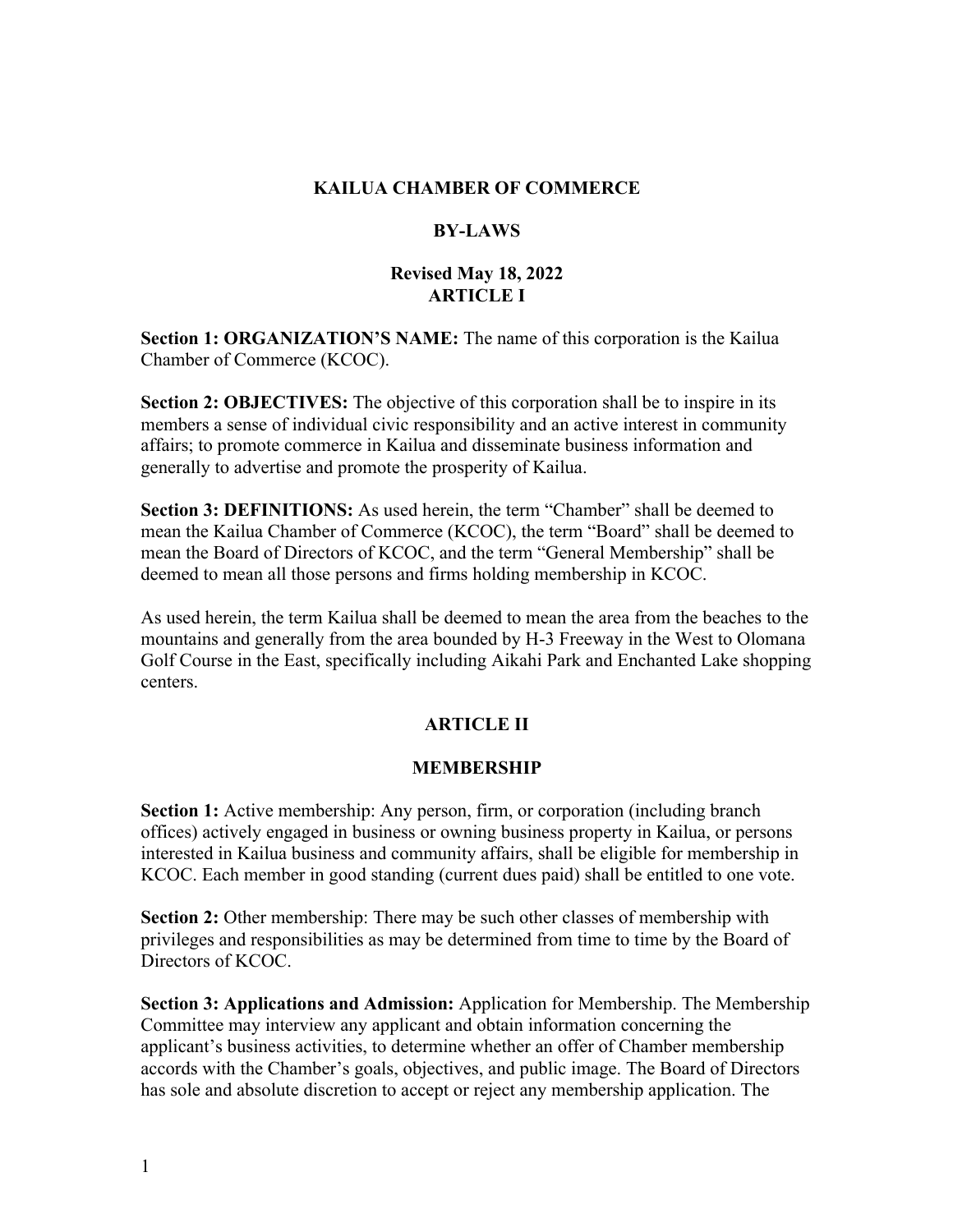Board's decision on a membership application is final, binding, and non-appealable on the applicant.

**Section 4: Discipline of Members:** The Board, by a two-thirds vote, may suspend or expel any member for cause, provided that the member to be suspended or expelled is given 15 days notice in writing and has the opportunity to be heard at the Board meeting during which the vote is taken. The Board's decision is final, binding, and nonappealable by the suspended or expelled member.

**Section 5: Dues:** The Board shall decide how much to charge for each class of annual membership dues no later than Nov. 15 of the preceding year. From time to time, the board also may establish special assessments by a two-thirds vote.

**Section 6: Refunds:** Members who resign prior to the end of the fiscal year shall not be entitled to any refund of dues or fees.

**Section 7: Fiscal Year:** The fiscal year of KCOC shall be from January 1 through December 31.

# **ARTICLE III**

# **BOARD OF DIRECTORS, OFFICERS, AND COMMITTEES**

**Section 1: Board of Directors:** The Board shall consist of fifteen (15) members and shall include the President, First Vice President, Second Vice President, Secretary, Treasurer, and 10 directors, all of whom serve two-year terms. Five directors shall be elected each year, and officers shall be elected every two years.

The Board may provide for Honorary Directorships at its discretion.

**Section 2: Absences:** Board members who miss three (3) consecutive Board meetings may be removed or transferred to non-voting honorary status for the balance of their term at the discretion of the Board. Any vacancy thus created shall be filled in accordance with the provisions of Section 4 of this article.

**Section 3: Officers:** The officers of KCOC shall be a President, First Vice President, Second Vice President, Secretary and Treasurer, all of whom shall be elected by the General Membership. These officers shall constitute the Executive Committee.

**Section 4: Vacancy:** In case of a vacancy on the Board or in an office, the vacancy shall be filled by a majority vote of the Board at a duly called meeting. The member thus elected shall fill such vacancy for the remainder of the term of the member who has been replaced.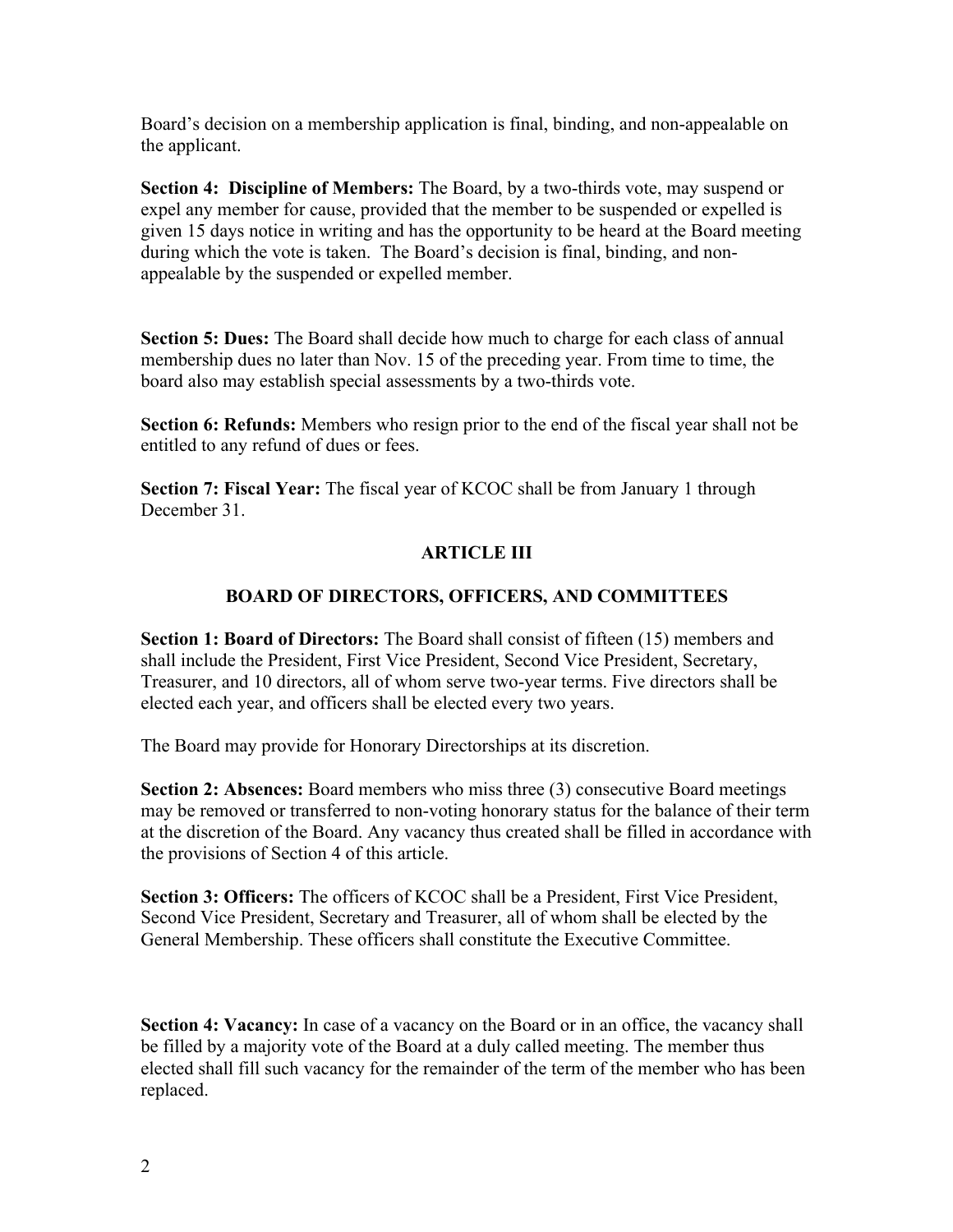**Section 5: Appointments:** With approval from a majority of the Executive Committee, the President shall have the power to appoint such Committee Chairs from the members currently on the Board as he or she may deem necessary and shall appoint the following standing committees:

- 1. Communications & Marketing Committee
- 2. Membership Committee
- 3. Awards & Events Committee
- 4. Independence Day Parade Committee
- 5. Executive Committee

Each Board member shall serve on at least one committee in addition to the Executive Committee if an officer.

### **ARTICLE IV**

### **DUTIES**

**Section 1: President, First Vice President, and Second Vice President:** The President shall preside at all meetings of KCOC. She or he may call special meetings of KCOC when necessary. The First Vice President shall preside if the President is absent. If both are absent, then the Second Vice President shall preside. If all three are absent, the Board may choose someone else to preside. All officers may be authorized signers.

The President may seek an audit of the Treasurer's records at any time. Two officers shall approve all expenditures and must sign all checks for any disbursing account under the name of the Chamber. **Expenditures not included in the annual budget must be specifically approved by the Board.**

**Section 2: Consideration of Proposals:** Proposals submitted to the Board may be referred to a committee for research and discussion. Committees then must bring the proposal to the Board for action. The Board may opt to submit the proposal to the General Membership for a vote.

**Section 3: Initiative and Referendum:** The Board shall have the power for final action on all proposals except elections or when at least 10 KCOC members take the initiative to submit in writing a request that a proposal be voted on by the General Membership for referendum.

### **Section 4: Description of Standing Committees:**

a. **Communications & Marketing Committee:** The Communications & Marketing Committee shall promote KCOC and its' members via media channels, press releases, marketplace branding and awareness in print and digital. This committee shall manage KCOC website and social media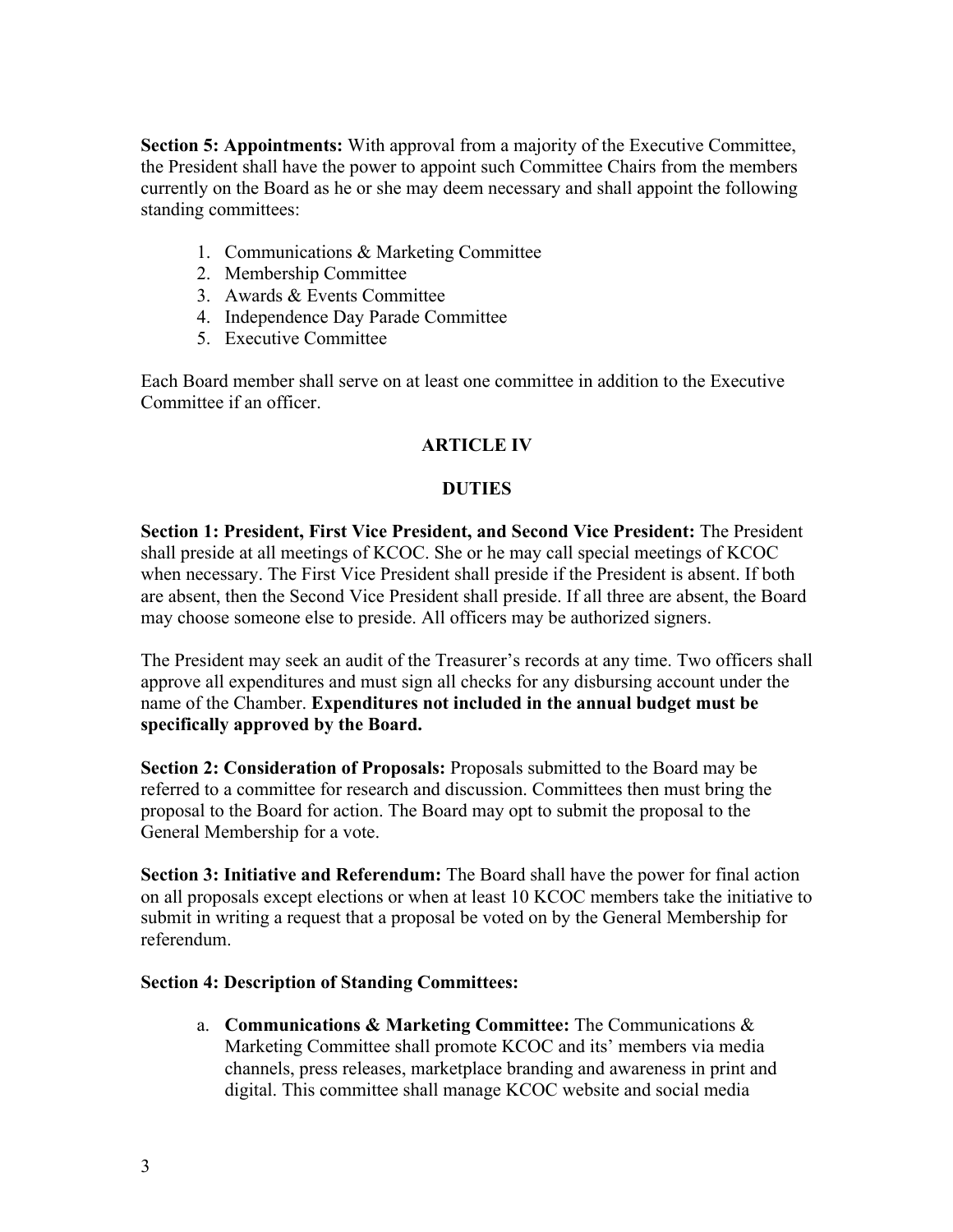accounts and feature KCOC members via email, web, and social media channels.

- b. **Membership Committee:** The Membership Committee shall attract new members to grow membership, make regular reports to the Board, assist in monitoring and encouraging attendance at KCOC functions, and in general establish a close relationship between all KCOC members.
- c. **Awards & Events Committee:** The Awards & Events Committee shall honor KCOC members, individuals from the Kailua community, and businesses in several categories in October. Ballots for awards are to be presented to members for voting electronically in September. This committee also shall have responsibility for planning, supervising and executing mixers, social or fundraising events. A recap of each event including photos shall be completed after the event for posting on KCOC website and social media. This information may also be used for press release and marketplace branding.
- d. **Independence Day Parade Committee**: The Independence Day Parade Committee shall be responsible for planning, coordinating, and executing the Independence Day Parade including presenting awards at the July General Membership Meeting.
- e. **Executive Committee**: There shall be an Executive Committee consisting of the President, 1st Vice President, 2nd Vice President, Secretary, and Treasurer. The Executive Committee shall review requests from staff and committees for new programs and/or changes to existing programs, including financial impact, develop a business plan for the following year, and perform such other duties as may be assigned by the Board. Prior to the end of each fiscal year, the Executive Committee, in consultation with the Treasurer, shall prepare and submit to the Board for its approval or modification a budget for the next fiscal year.

The Executive Committee shall meet on the call of the President. The President shall act as Chair of the Executive Committee. At any meeting of the Executive Committee, a majority of the total number of its members then serving shall constitute a quorum, and all actions of the Executive Committee must receive the approval of a majority of such quorum.

#### **ARTICLE V**

#### **MEETINGS**

**Section 1: Annual Meeting:** The annual meeting of the General Membership shall be held during January at a time and date of the Board's choosing.

**Section 2: Regular Meetings:** Regular meetings of the General Membership shall be held at times and dates of the Boards choosing.

**Section 3: Special Meetings:** The President may call special meetings to consider specific topics, but only those topics may be acted upon at such special meetings. Special